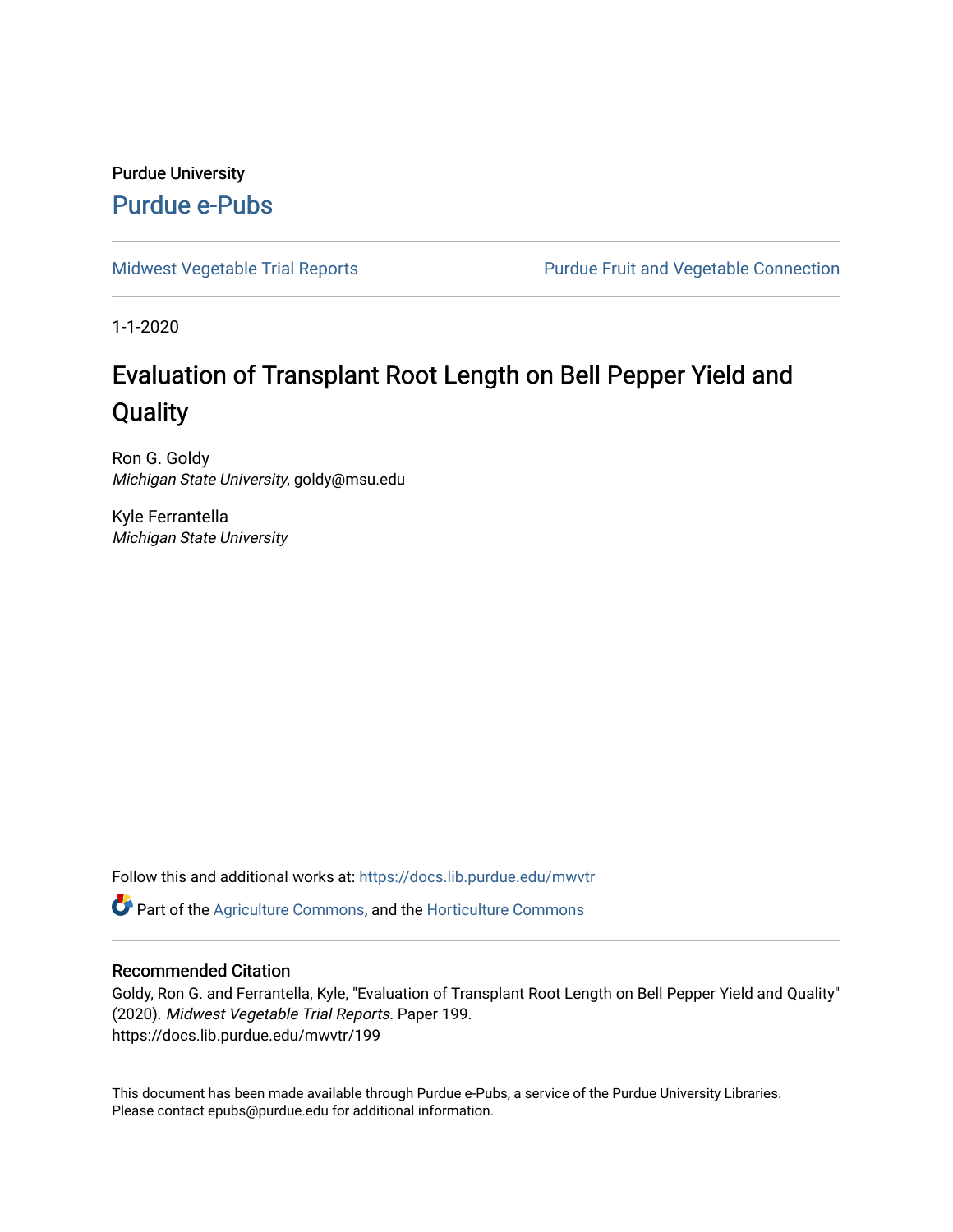# **Evaluation of Transplant Root Length on Bell Pepper Yield and Quality**

**Dr. Ron Goldy and Kyle Ferrantella, Southwest Michigan Research and Extension Center, 1791 Hillandale Road, Benton Harbor, Michigan 49022, [goldy@msu.edu](mailto:goldy@msu.edu)** 

#### **Objective:**

 This study was conducted to try to maintain that taproot as much as possible to see Bell pepper (*Capsicum annuum*), when direct seeded develops a taproot, however, most peppers are grown as transplants, causing plants to develop a fibrous root system. what effect a taproot-type structure might have on fruit quality and yield.

### **Summary:**

Allowing bell pepper transplants to develop a taproot system was detrimental to early plant growth. However, it did not have a significant detrimental effect on most fruit yield and quality parameters measured, and by final harvest, plants of all three root length treatments had similar above ground plant weights.

## **Methods:**

 **Fertilizer:** Prior to planting, nitrogen (33-0-0), potassium (0-0-62), sulfur (95%), and was then injected through the drip at 20#/acre on 22 and 29 July, 5, 12, 19 and 26 boron (Solubor) were broadcast at 100, 175, 25, and 20 pounds per acre, respectively. After planting, nutrients were applied through the drip irrigation system using Nitro Plus (18N-5Ca-1.5Mg and a proprietary growth regulator) at 15 gallons/acre injected on 19, and 24 June, 1, 8, and 15 July. Harvest More Urea Mate (5-10-27 plus minor nutrients) August; 2, 9, and 16 September.

 **Planting:** Seed of 'Outsider' (Syngenta Seeds, Inc.) bell pepper was started in three similar soil volume. Seedling spacing during the transplant stage was also set so each came out and could be slid into the pilot hole (Figure 2). Other treatments could be planted by digging the transplant hole slightly deeper by hand. sizes of clear, plastic tubes: Treatment 1 was 30.5 x 1.9 cm, Treatment 2 was, 17.1 x 2.54 cm, and Treatment 3 was 7.6 x 3.87 cm. Each tube was filled with a commercially available organic-based transplant media. Tube size was adjusted so each seedling had seedling had similar space (Figure 1). Seed was started in the greenhouse 28 and 29 March 2019. Transplants were set to the field 30 May on raised, black plastic mulched beds, 6" high, 22" wide at the top and 5.5-feet on center. Plants were set in double rows 14" between rows and 18" in the row (10,560 plants/acre). Treatment 1 seedlings were planted by making a pilot hole with a standard soil probe, pinching the base of the tube in one hand, the base of the plant in the other, and pulling the plant out of the tube. The root system was intertwined enough with the soil that the entire contents of the tube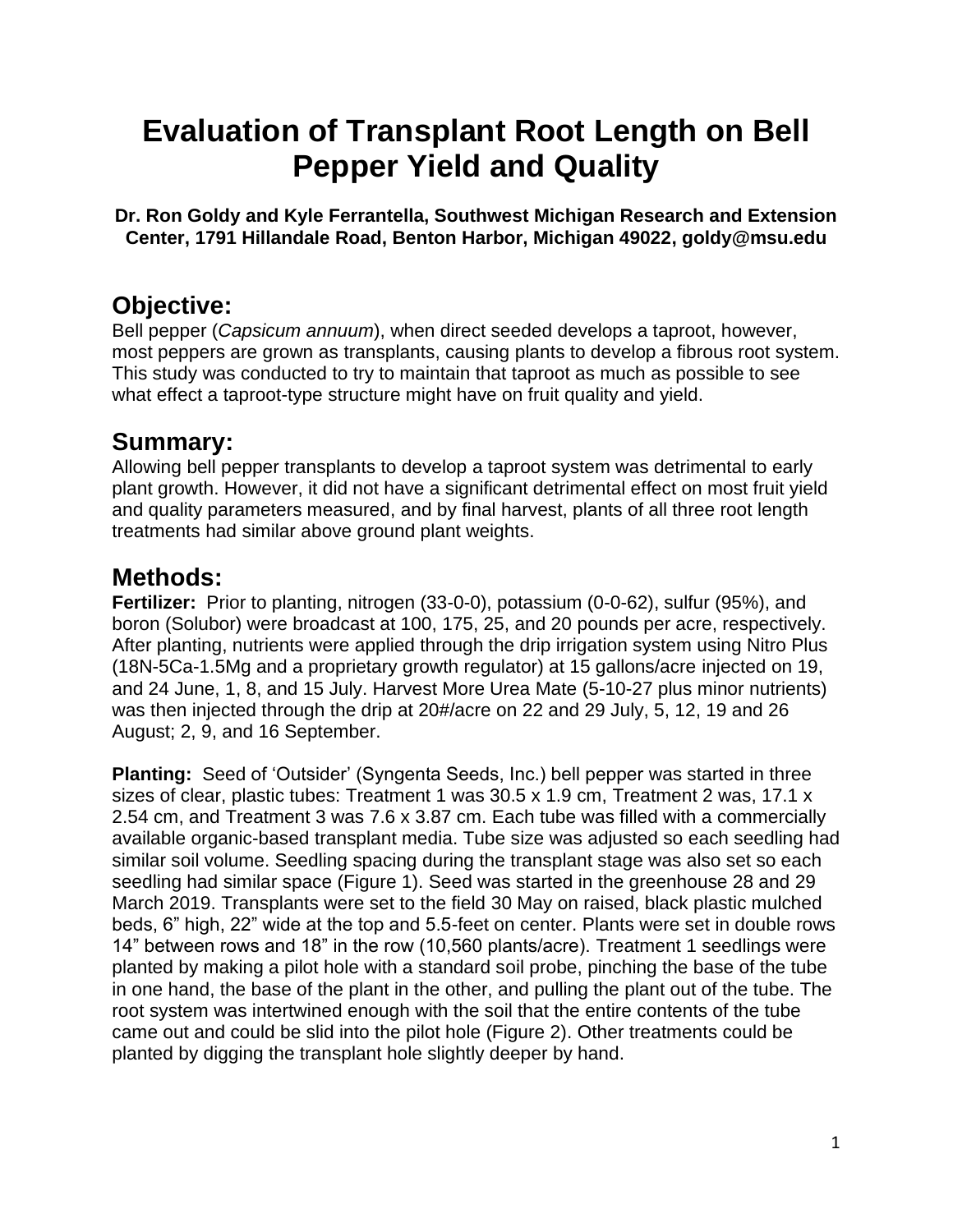

Figure 1. Transplant containers used to produce pepper transplants with root lengths of 30.5, 17.1, and 76 cm (left to right).



 Figure 2. Planting method for Treatment 1 plants. Note the strong tap root on the plant on the left.

The trial was planted as a completely randomized design with 16 plants per plot and 4 replications. Four guard plants separated plots.

**Weed control:** Weeds were controlled by black plastic on the beds. Between row weeds were controlled through hand hoeing and cultivating.

**Plant care:** Plots were irrigated as needed and insects and diseases controlled using standard commercial practices.

#### **Harvest and data**

 counted, weighed and **collection:** Immediately prior to planting, the above ground plant portion of ten random plants per treatment were weighed and the height measured. The root portion of the plant was not weighed due to the inability to remove rooting media. Height of 10 plants/plot was again measured on 9 July. Harvest was conducted 28 August, 9 and 23 September. Fruit was graded into Jumbo, Extra Large, Large, Medium, Number 2 and Culls. Each category was

converted into bushels per acre. Average number one fruit weight was also determined. Immediately after last harvest of commercial quality fruit, ten plants from each plot were cut at ground level and weighed. Weight included stems, leaves and unharvested fruit.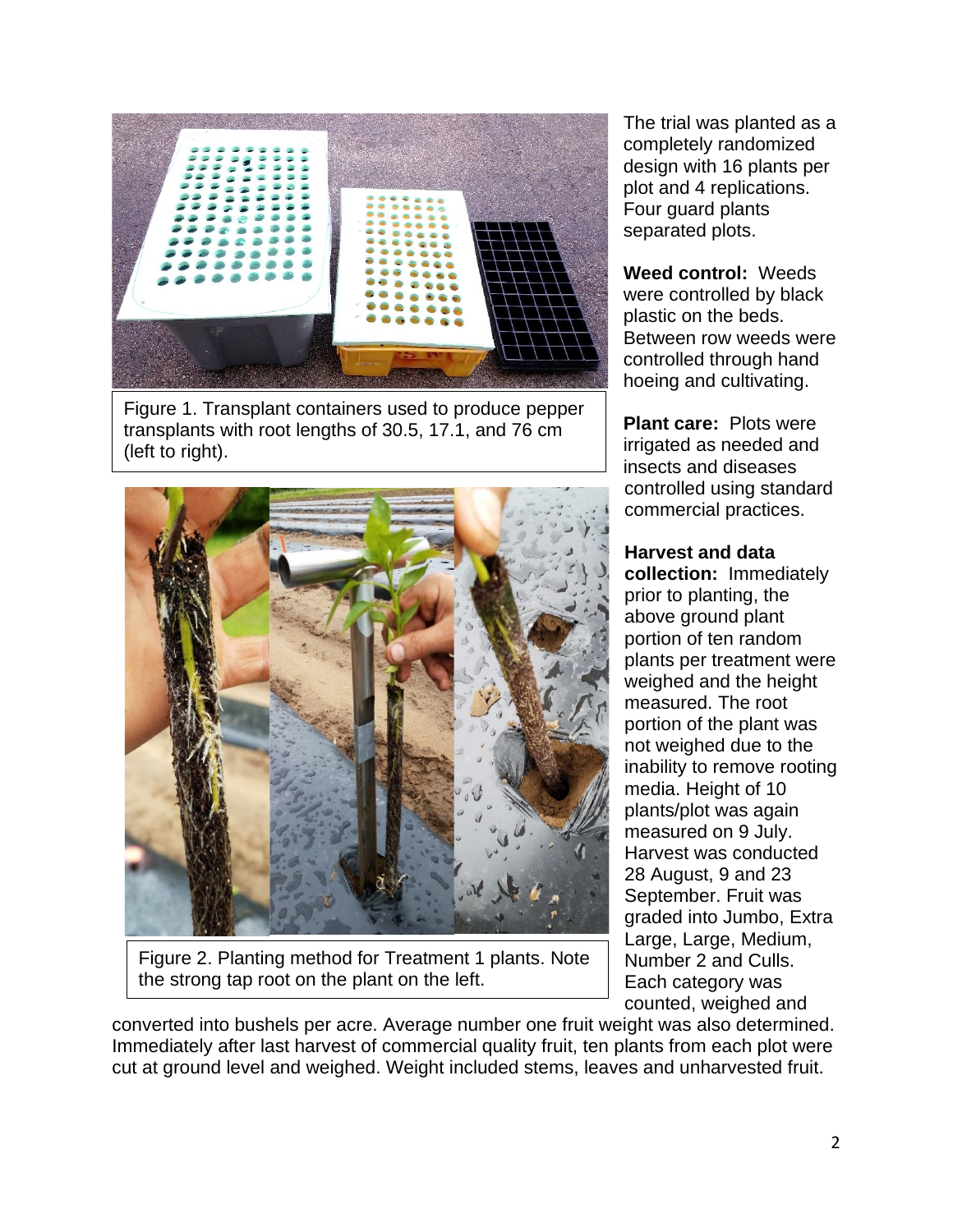#### **Results:**

 Additional fertilizer was applied to try to overcome this condition but did not have the Similar to other crops in Southwest Michigan in 2019, pepper production was difficult. Cool, wet conditions in June made plant establishment and early growth difficult. desired effect on increasing plant performance.

Top growth differences became visible as seedlings developed in the greenhouse. Plants in the longer rooted treatment were visually smaller than other treatments (Figure 3). This was verified through plant height and weight measurements at transplanting (Table 1). This difference continued to the 9 July height measurement but by the end of the growing season there was no difference in plant weight. The differences noted during early plant development in Treatment 1 could be due to the plant partitioning energy to taproot development instead of stems and leaves.



Figure 3. Seedling growth on 3 May (left) and 29 May (right). Note that on 3 May, all three treatments had roots reaching the tube bottom.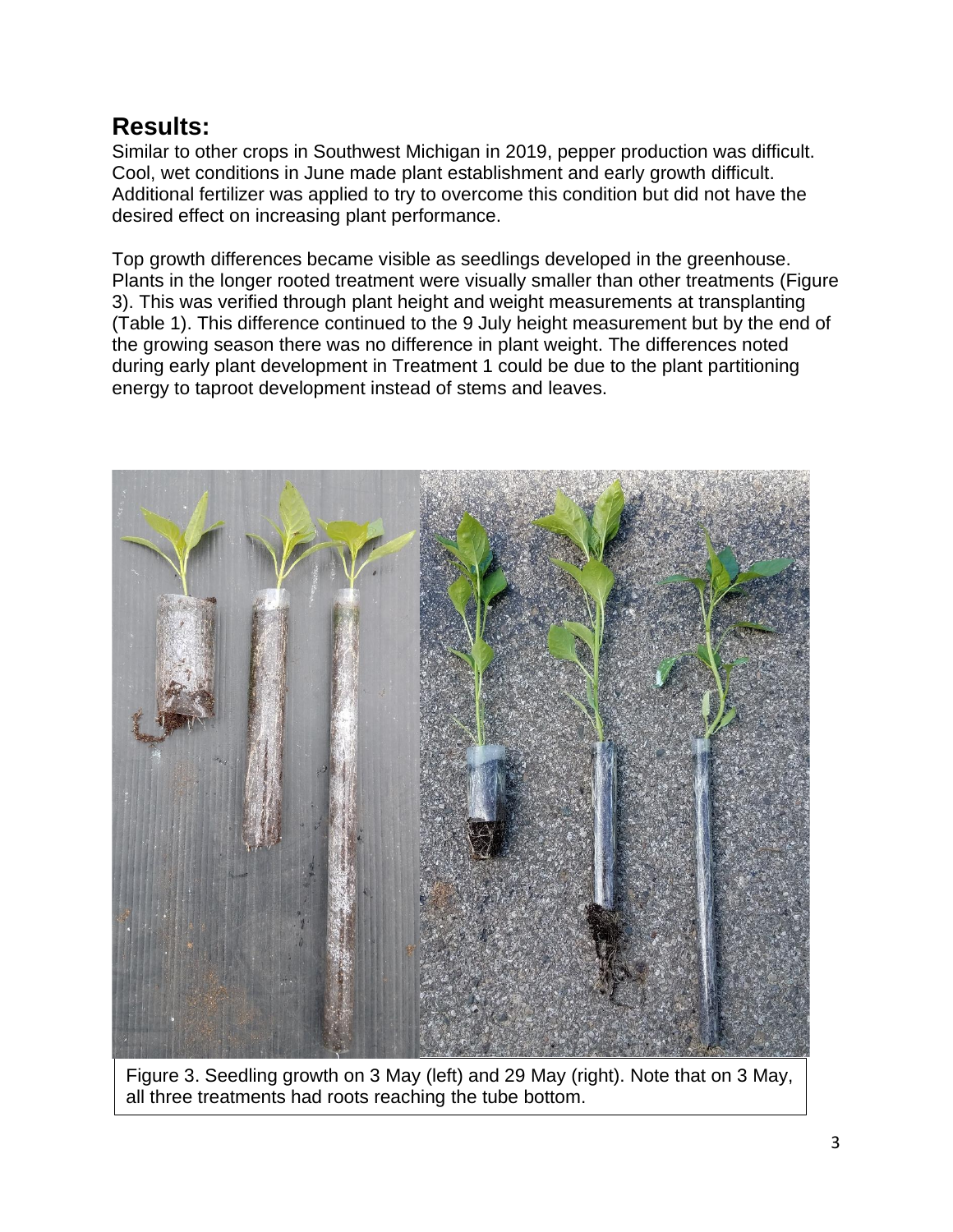and yield of Extra Large Fruit (Table 1). Treatments 1 and 3 had statistically similar Other traits with significant differences at harvest were Average Number 1 fruit weight values for these two traits.

 first fruit set. Once fruit are set, pepper plants appear to concentrate energy on Having a longer transplant root had little to no apparent effect on most fruit yield and quality traits measured in this study. The extra effort required to raise and plant long rooted transplants is not warranted, in fact in some cases, it may be detrimental. Successful economic pepper production depends on developing strong plants prior to developing fruit and not developing more plant, and if there is not a sufficient amount of plant, plant growth slows or ceases and has a negative effect on subsequent yields.